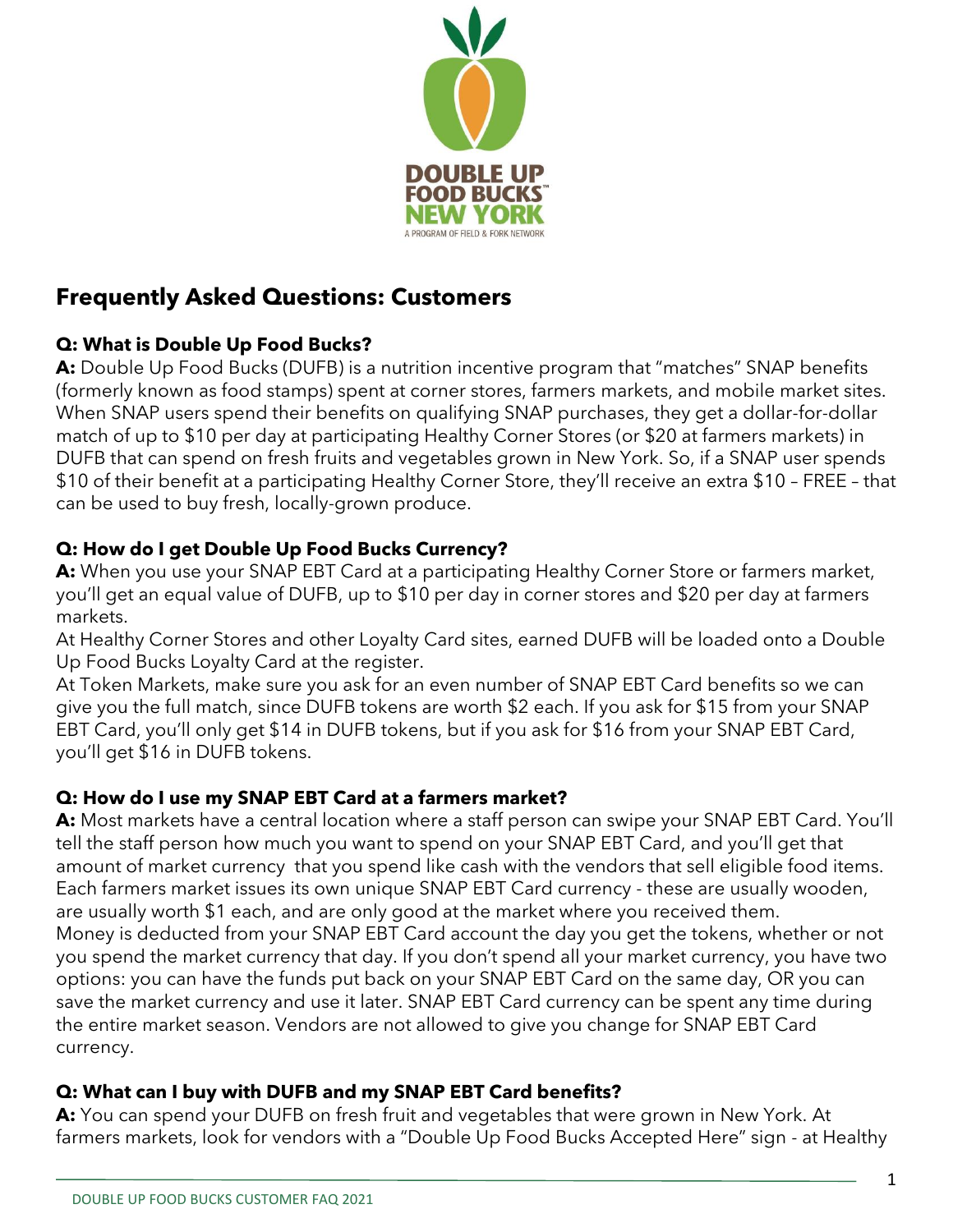

Corner Stores all unprocessed produce is eligible. You can also use DUFB to buy plants to grow food in your own garden. You can spend your SNAP EBT Card benefits on almost anything edible at the market, except ready-to-eat prepared foods.

## **Q: Why can I only buy New York-grown fruit and vegetables with my DUFB?**

A: DUFB is a program with two goals: to help low-income families access fresh, healthy foods AND to support local farmers. By spending your DUFB on New York-grown products, you're helping local farmers boost their incomes, and that is great for local economies. You can still use your SNAP EBT Card benefits for other food items, like meats, cheeses, and fresh breads from the other market vendors.

#### **Q: Do I have to sign up for something?**

**A:** Yes and No – this depends on the participating site and currency they use.

Yes, at Healthy Corner Stores and farmers markets that utilize the Loyalty Card Technology customers will have to swipe their SNAP EBT card and provide their first and last name, their zip code, and the number of minors under the age of 18 living in the household in order to be issued a Double Up Loyalty Card.

No, at token-based farmers markets just come to the central location where a staff person can swipe your SNAP EBT Card. A staff member will help you and they will record the last few digits of your SNAP EBT Card account number – this is only so that we can track how many new customers are coming because of DUFB and how many times people come back.

## **Q: What if I don't want to spend all my DUFB today?**

A: Keep them and use them another day! DUFB are not refundable because they're free. Some people like to save up their DUFB for the end of the month or for when their favorite fruit and vegetables are in season, and then buy large quantities to can or freeze. *The last day to use your DUFB tokens at Farmers Markets is October 31, 2021 or the closing day of the market, whichever comes first. At Healthy Corner Stores DUFB can be used year-round.*

#### **Q: Why is there a limit on how much I can earn in one day?**

**A:** DUFB has a limited budget. We want as many people as possible to get the benefit of doubling their fruit and vegetable purchasing power, and the best way to do that is to limit the amount of DUFB currency one person can get per visit. You can come back as many days as you'd like, and you can visit any other participating location, and you'll get matched at each and every visit.

#### **Q: Can I use DUFB anywhere else?**

A: DUFB is available at over 150 locations across New York State. Visit [www.doubleupnys.com](http://www.doubleupnys.com/) for a complete list.